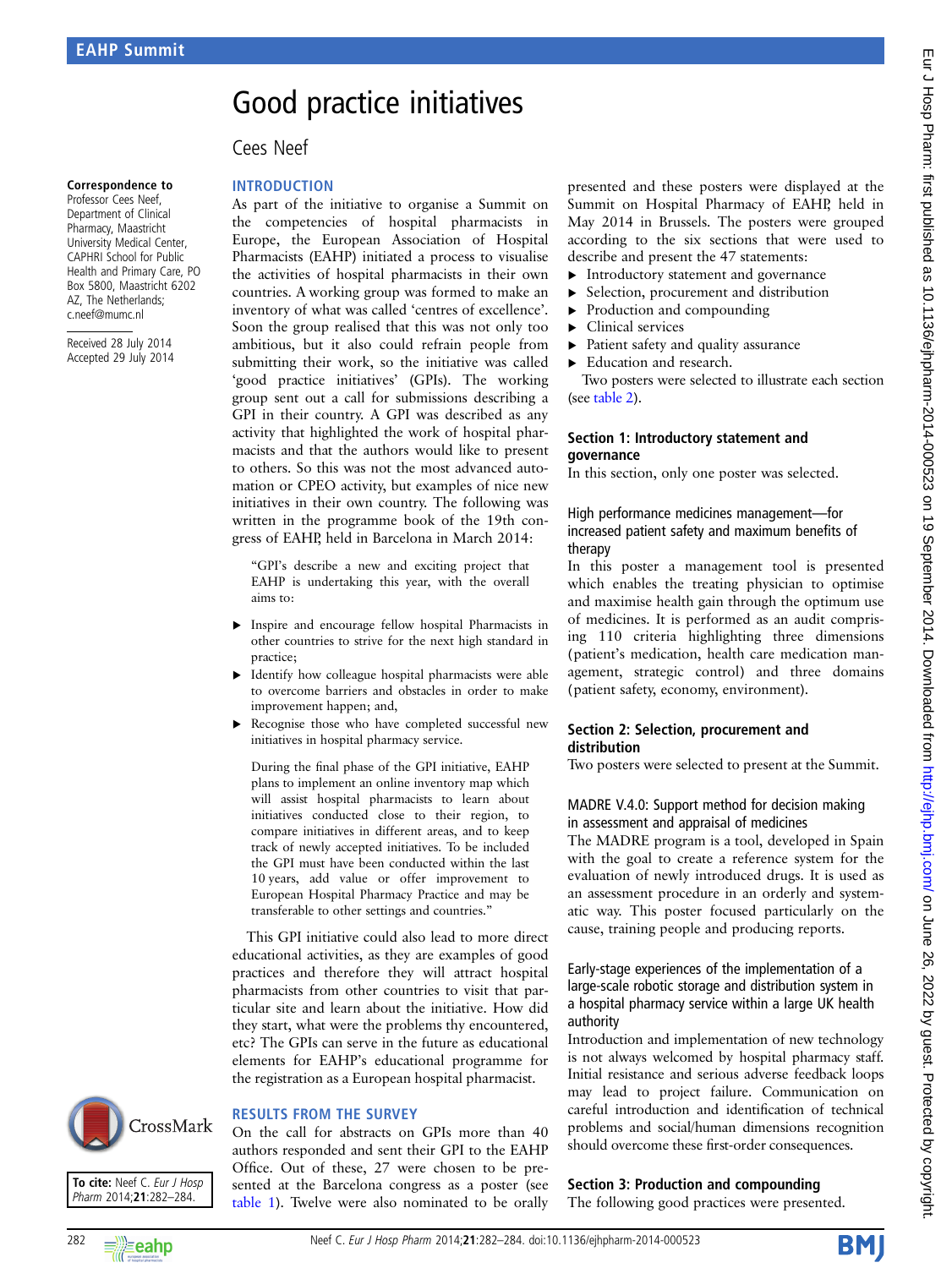## <span id="page-1-0"></span>Table 1 The selected good practice initiatives (GPIs) for the congress

| <b>GPI title</b>                                                                                                                                                                                                  | Author                             | Country         |
|-------------------------------------------------------------------------------------------------------------------------------------------------------------------------------------------------------------------|------------------------------------|-----------------|
| Leiden Centre of Excellence Course in Pharmacogenetics                                                                                                                                                            | Henk-Jan Guchelaar                 | The Netherlands |
| The effects of substitution of parenteral medication preparation by pharmacy technicians                                                                                                                          | Afke van de Plas                   | The Netherlands |
| Implementation of a developmental pathway to enable hospital pharmacists in Northern Ireland to manage patients with<br>multiple morbidities                                                                      | Laura O'Loan                       | <b>UK</b>       |
| Clinical team pharmacists' context and role in Italy: the experience of S. Giovanni Battista Hospital, Turin, Italy                                                                                               | <b>Francesco Cattel</b>            | Italy           |
| BWP (benefit watchdog project). Website: http://www.sifact.it/bw-project.htm. The project is supported by SIFACT, a new<br>scientific society representing Italian hospital pharmacists and related professionals | Andrea Messori                     | Italy           |
| http://www.kinderdosierungen.ch or http://www.pediatric-dosages.ch (in German)                                                                                                                                    | Priska Vonbach                     | Switzerland     |
| Medication reviews conducted by clinical pharmacist in emergency ward                                                                                                                                             | Ercan Celikkayalar                 | Finland         |
| Home parenteral nutrition safety and quality assurance project                                                                                                                                                    | Magdalena Pietka                   | Poland          |
| Medication safety audits developed and conducted by hospital pharmacy in Finland                                                                                                                                  | Ercan Celikkayalar                 | Finland         |
| Implementation of a high-technology robotic system into the oncology drug compounding laboratory and integration with the<br>electronic health record for a safe onco-hematology workflow                         | Cekestino Bufarini                 | Italy           |
| HIV-positive patients' clinical and therapeutic path: a multidisciplinary team in 'Amedeo di Savoia hospital'                                                                                                     | Giacoma Cinnirella                 | Italy           |
| Centralisation of cancer drug preparations in 'Unit Anticancer Drugs' and computerisation of prescriptions                                                                                                        | Morena Borsari                     | Italy           |
| Adoption of electronic prescribing and barcode medication administration systems in a tertiary hospital in Reggio Emilia                                                                                          | Anna Maria Valcavi                 | Italy           |
| Management of antidotes in a north Italian region                                                                                                                                                                 | Stefano Bianchi                    | Italy           |
| The impact of the hospital pharmacist in the clinical risk management and prevention.                                                                                                                             | Adriana Adamo                      | Italy           |
| Tasks and aims of antimicrobial stewardship in polish hospital                                                                                                                                                    | Janina Pawlowska                   | Poland          |
| Interprofesional training courses for staff responsible for preparing sterile drugs                                                                                                                               | José Alonso Herreros               | Spain           |
| Merging clinical pharmacy service with unit-dose-dispensing towards safe and effective use of medicine for hospitalised<br>patients                                                                               | Holger Knoth                       | Germany         |
| eLearning environment for ensuring the competence of pharmacotherapy                                                                                                                                              | Susanna Saano                      | Finland         |
| Implementation of a pharmacogenetic genotyping and consulting service                                                                                                                                             | J Swen                             | The Netherlands |
| National test for hospital pharmacies to examine their own quality of medication surveillance                                                                                                                     | Marieke Beex-Oosterhuis            | The Netherlands |
| MADRE V.4.0: Support method for decision making in assessment and appraisal of medicines                                                                                                                          | Roberto Marin-Gil                  | Spain           |
| Clinical pharmacists on the cardiology ward and Acute Cardiac Care                                                                                                                                                | H C Van den Berg<br><b>Brouwer</b> | The Netherlands |
| Pharmaceutical care of oncology patient integrated: improvement of patient safety                                                                                                                                 | Jennifer<br>Korporaal-Heijman      | The Netherlands |
| Implementation of a centralised medication management in a clinical setting                                                                                                                                       | Martina Lukasova                   | Germany         |
| High performance medicines management—for increased patient safety and maximum benefits of therapy                                                                                                                | Lars-Ake Sonderlund                | Sweden          |

Table 2 Showing the good practice initiatives (GPIs) invited to give oral presentations and presented at the European Summit on Hospital Pharmacy

| <b>GPI title</b>                                                                                                                                                                          | Author                               | Country         |
|-------------------------------------------------------------------------------------------------------------------------------------------------------------------------------------------|--------------------------------------|-----------------|
| High performance medicines management—for increased patient safety and maximum benefits of therapy                                                                                        | Lars-Ake Sonderlund                  | Sweden          |
| MADRE V.4.0: Support method for decision making in assessment and appraisal of medicines                                                                                                  | Roberto Marin-Gil                    | Spain           |
| Early-stage experiences of the implementation of a large-scale robotic storage and distribution system in a hospital pharmacy<br>service within a large UK health authority               | Emma Dunlop Corcoran                 | UK              |
| The effects of substitution of parenteral medication preparation by pharmacy technicians                                                                                                  | Afke van de Plas                     | The Netherlands |
| Implementation of a high-technology robotic system into the oncology drug compounding laboratory and integration with the<br>electronic health record for a safe onco-hematology workflow | Cekestino Buffarini                  | Italy           |
| Pharmaceutical care of oncology patient integrated: improvement of patient safety                                                                                                         | <b>Jennifer</b><br>Korporaal-Heijman | The Netherlands |
| Implementation of a centralised medication management in a clinical setting                                                                                                               | Martina Lukasova                     | Germany         |
| Merging clinical pharmacy service with unit-dose dispensing towards safe and effective use of medicine for hospitalised<br>patients                                                       | Claudia Seifert                      | Germany         |
| Adoption of electronic prescribing and barcode medication administration systems in a tertiary hospital in Reggio Emilia                                                                  | Anna Maria Valcavi                   | Italy           |
| Implementation of a developmental pathway to enable hospital pharmacists in Northern Ireland to manage patients with<br>multiple morbidities                                              | Laura O'Loan                         | <b>UK</b>       |
| eLearning environment for ensuring the competence of pharmacotherapy                                                                                                                      | Susanna Saano                        | Finland         |